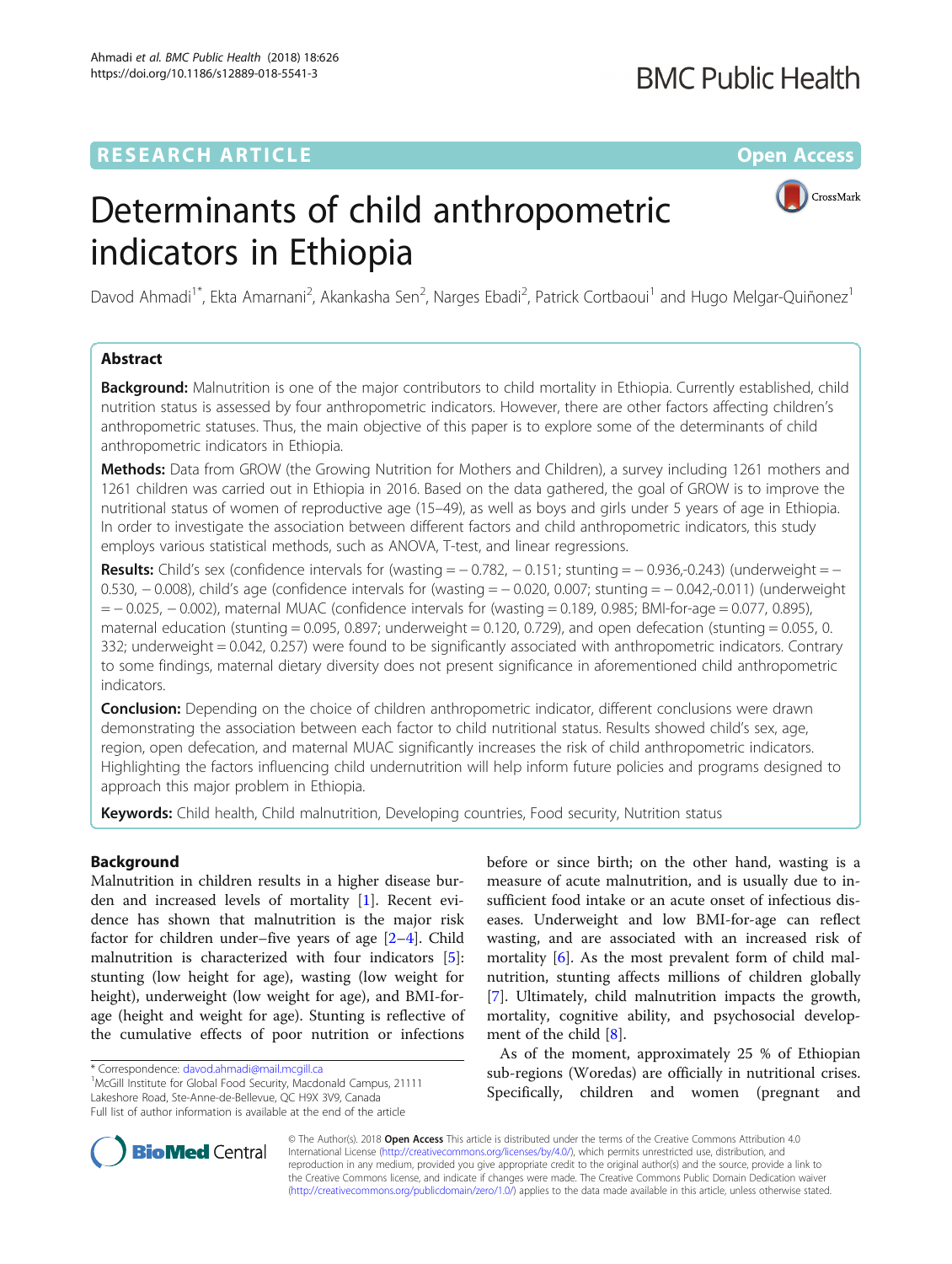lactating) are in urgent needs for supplementary feeding and treatments of severe acute malnutrition [[9,](#page-7-0) [10\]](#page-7-0).

In Ethiopia, progress made in the reduction of child malnutrition in the last two decades were hindered at multiple levels, such as environmental (drought), political (war) and economic factors (low agricultural production, low GDP) [[11,](#page-7-0) [12](#page-7-0)]. Traditionally, child undernutrition was viewed as a consequence of food shortages [\[13\]](#page-7-0).

As the primary demographic variables, age and sex are important determinants of stunting. From chronic malnutrition studies, analysis at different ages reveals how nutritional status changes during the first three years of life [\[14\]](#page-7-0). Maintaining basic child dietary diversity by consuming essential nutrients and higher energy contributes directly to growth and cognitive development [[15](#page-7-0)]. Maternal characteristics such as dietary diversity, [\[16](#page-7-0)] education, [[17\]](#page-7-0) Mid-Upper-Arm Circumstance (MUAC), [[18\]](#page-7-0) and adequacy of breastfeeding or complementary feeding practices  $[19-21]$  $[19-21]$  $[19-21]$  are also strongly linked to child anthropometric statuses.

When considering other factors influencing child growth, poor water, sanitation, and hygiene practices also play the roles of increasing health risks such as consequential diarrhea from water-borne infections [\[14](#page-7-0)]. According to Fenn et al. [\[22\]](#page-8-0), improvement in sanitation is associated with reduction of stunting. When compared, children with access to toilets demonstrated lower rate of stunting to those who defecate in the open [\[23\]](#page-8-0).

As previously stated, existing studies evaluate the effects of risk factors on either stunting, wasting, undernutrition, or BMI-for-age. Yet limited research has been shown to understand how these determinants affect all four indicators when examined together. Therefore, the purpose of this study is to assess the factors associated with the aforementioned anthropometric indications in Ethiopian children, potentially serving as base line studies for future child nutrition driven interventions.

## **Methods**

## Data sources

The data for this study was gathered from a baseline survey GROW (the Growing Nutrition for Mothers and Children) in 2016. The goal of GROW is to improve the nutritional status of women of reproductive age, as well as boys and girls under 5 years of age in Ethiopia.

#### Sample size

The sample was chosen by randomly selecting 14 subregions (Woredas) within each of the three Ethiopian regions (Afar, West Hararghe, and East Hararghe). Within each of the 14 sub-regions, 39 suitable villages (Kebeles) were randomly selected, of which the survey was

administered to a random sample of households with children under the age of 5.

The sampling frame for this survey was constructed using Kebele level population data obtained from government census, district and local office sources within the 12 intervention Woredas. Accordingly, 39 Kebeles were selected from 164 intervention Kebeles using probability proportional to size (PPS) technique with a total population of 276,804 as provided in the sampling frame. The calculated sample size (1310) was allocated across the 39 selected Kebeles using PPS technique based on the population size of Kebeles.

A community-based cross-sectional observational study design was employed. For children, the sample size was calculated using prevalence of key infant and young child feeding (IYCF) based on exclusive breastfeeding practices, and a target percentage point change was expected to take place at the end of the proposed intervention. For the IYCF indicators, exclusive breastfeeding was used as the key indicator for sample size determination.

In addition to mothers' and fathers' information, household characteristics, children dietary diversity, and anthropometric information were recorded. The questionnaire was validated by local experts using focus groups to ensure the translation was true to the original intent of each of the survey items. In summation, a sample of 2522 women and children was selected for this study.

## Outcome variables

Children were classified as stunted, wasted, underweight, or low BMI-for age (dependent variables) based on their Z-scores for weight-for-height (WHZ), height-for-age (HAZ), weight-for-age (WAZ), and body-mass-indexfor-age (BMIZ). Children were considered stunted, wasted, or underweight if their Z-scores were less than − 2 SD below the median values in reference to the United Nations World Health Organization [[24\]](#page-8-0).

### Exposure variables

Factors that have been associated with child malnutrition in the literature were included as exposure variables in the study: maternal education, working outside, food security status, maternal dietary diversity, and maternal mid upper arm circumference (MUAC). Children's sex, age groups (i.e.,  $6-11$ ;  $12-23$ ;  $24-59$ )<sup>1</sup>, experience of diarrhea in the last two weeks (i.e., yes, no), access to sanitation facilities, and defecate openly<sup>2</sup> were included in the analysis.

## Maternal characteristics

Maternal age, as a scale variable, was recoded into four age groups: 15–24, 25–29, 30–39, and 40–49. Due to the large number of mothers who had never obtained formal education, it was recoded into two answer groups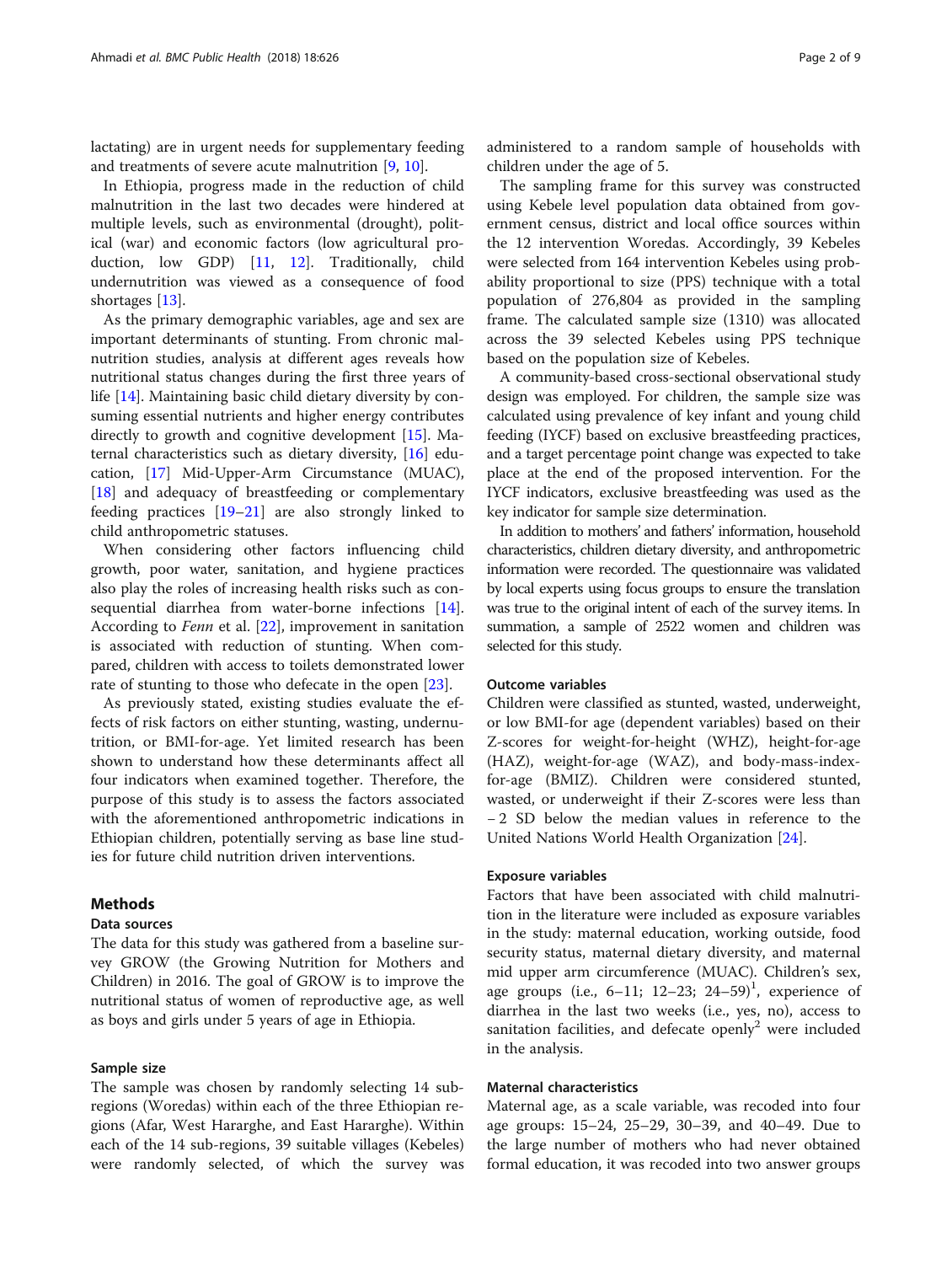as "no education" and "have any education". Women's working status was evaluated using the question, "Do you work outside?" (i.e., "yes" and "no"). Maternal marital status was categorized from "married monogamous", "married polygamous", "divorced", "widowed", "single/ never married", "cohabitating with monogamous partner", "cohabitating with polygamous partner", into "married/living with partner" and "single/divorced", due to the small number of mothers in the other marital status groups.

Food security status was measured using the Food Insecurity Experience Scale (FIES), a tool produced and validated worldwide by the Food and Agriculture Organization of the United Nations. The FIES is composed of eight psycho-metric questions focusing on measuring the access aspect of food security. Responses to the eight dichotomous questions were summed  $(1 =$ Yes and  $0 = No$ ), and produced into a new variable based on the summation, ranging from 0 to 8. Those who answered negatively to all eight questions (score of 0) were classified as food secure. Those who answered affirmatively to one to three questions, four to six questions, or seven to eight questions were classified as "mildly food insecure," "moderately food insecure," or "severely food insecure" respectively [[25\]](#page-8-0).

To create maternal dietary diversity scores, questions related to the consumption of starchy staples, dark green leafy vegetables, other vitamin A rich fruits and vegetables, other fruits and vegetables, organ meats, meat and fish, eggs, legumes, nuts and seeds, milk and milk products were asked. The scores were summed, and a new score based on the summation was produced and categorized into two groups: "0–3", "4–9" [[24\]](#page-8-0).

#### Children characteristics

Children's ages were grouped into three categories: 6– 11 months (complementary feeding), 12–23 months (transition from complementary feeding to regular), and  $24-59$  months (regular household diet).<sup>3</sup> By using questions asking about children dietary diversity, the following seven food groups were summed: grains, roots and tubers, legumes and nuts, dairy products (milk, yogurt, cheese), flesh foods (meat, fish, poultry and liver/organ meats), eggs, vitamin-A rich fruits and vegetables, and other fruits and vegetables. Categories based on the summation were created- a score of zero to three indicating low diet diversity, and four to seven indicating high diet diversity [\[26\]](#page-8-0).

## Household characteristics

Household (HH)-related characteristics such as, head of HH, number of children under 5, HH size, HH electricity condition, and sanitation facilities were assessed in this study.

#### Data analysis

Descriptive statistics were used to examine the frequency of dependent $4$  and independent variables. A oneway ANOVA and t-test were used to compare the mean and SD of independent variables for each of the anthropometric indicators; differences in means were evaluated using f-tests and t-tests. Lastly, four linear regression analyses were carried out to explore which factors are the major determinants of children's anthropometric indicators.

## Results

Socio-demographic characteristics of households, mothers and children (under 5) in study population are presented in Table [1.](#page-3-0) Seventy percent of mothers were between 25 and 39 years of age. Notably, majority of mothers were either married or living with a partner (96%), uneducated (21%), and working outside the home environment (36%). Results for food insecurity status showed that 31 % of mothers were food secure (31%), and around one quarter (24%) were malnourished, according to their MUAC. The majority of children had low dietary diversity (80.1%). In terms of child anthropometry, around two-thirds of children were stunted (67.4%), one-third underweight (31.6%), one-fifth wasted (20.7%), and one-fifth had low BMI-forage (20.4%).

Results of t-test and ANOVA analyses are presented in Table [2](#page-4-0). T-test analysis showed that each anthropometric indicator, except BMI-for-age, was associated statistically with child's gender. Importantly, boys had relative poor status when compared to their female counterparts. Significant differences were found between age groups and anthropometric indicators, except wasting. ANOVA analysis indicated stunting and underweighting were more prevalent in children between age 24 and 59. There was furthermore a significant difference between BMI-for age and open defecation. Regional differences were found for children's anthropometric indicators; children living in West Hararghe demonstrated the best status for all four indicators amongst other regions.

An inverse relationship between maternal education and children's anthropometric indicators status (except stunting) was observed in this study. Evidently, educated mothers appeared to have children with low levels of wasting, undernutrition and BMI-for-age when compared to mothers with no education. Additionally, significant association were found between maternal MUAC, child wasting, child underweight, and child low BMI-for-age.

Table [3](#page-5-0) displays linear regression results for the association between child anthropometric indicators statuses and some predicting factors. Results showed that sex of children (− 0.114; *P* = 0.004), maternal MUAC (0.113; *P*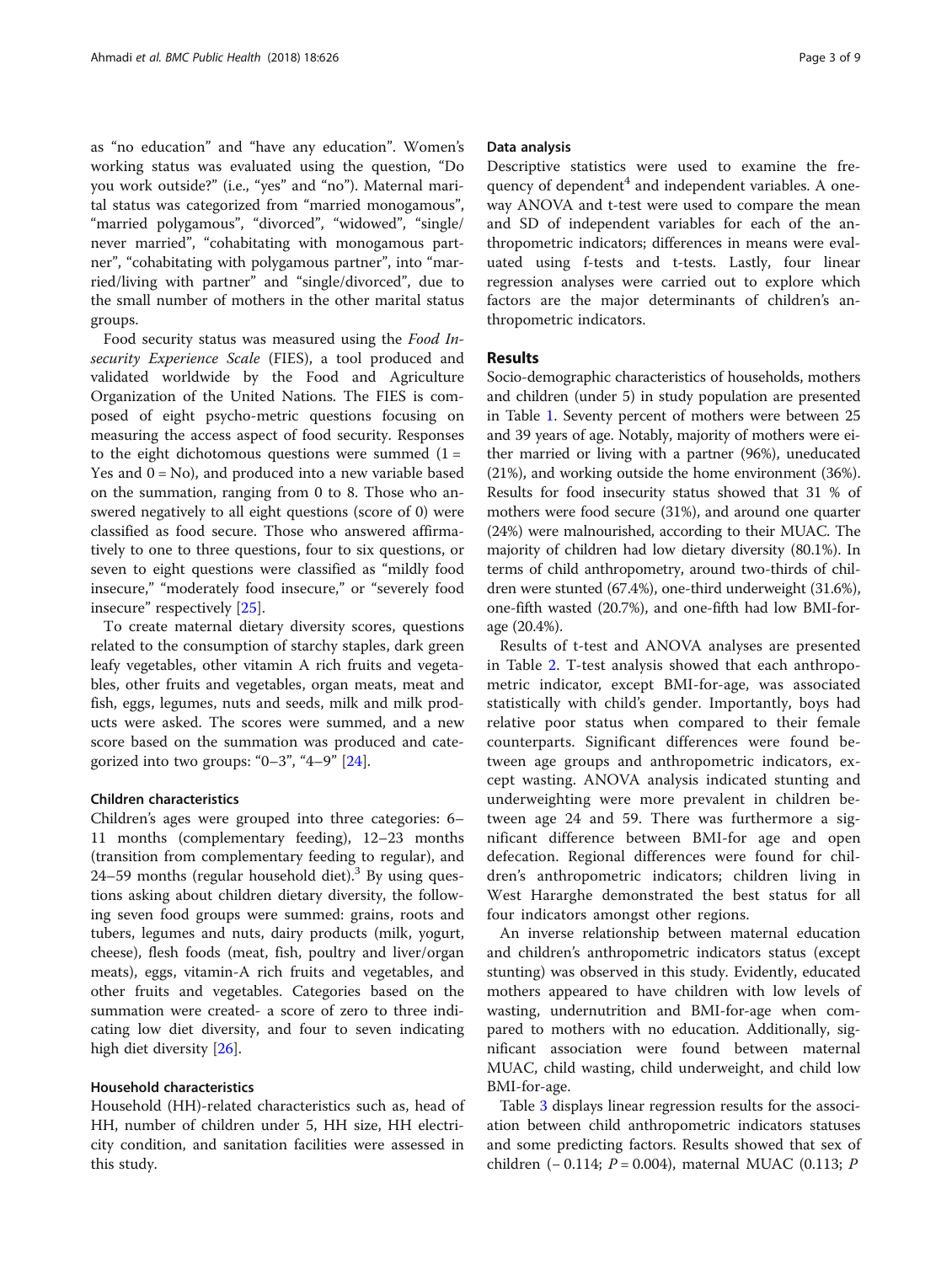## <span id="page-3-0"></span>**Table 1** Maternal and household characteristics  $(n = 1261)$

|                           |                            |                                | N (%)       |
|---------------------------|----------------------------|--------------------------------|-------------|
| Maternal characteristics  | Age                        | $15 - 24$                      | 318 (25.2)  |
|                           |                            | $25 - 29$                      | 477 (37.8)  |
|                           |                            | $30 - 39$                      | 413 (32.8)  |
|                           |                            | $40 - 49$                      | 53 (4.2)    |
|                           | Education                  | Having education               | 261 (20.8)  |
|                           | Marital                    | Married/living with partner    | 1208 (95.8) |
|                           | Work outside               | Yes                            | 454 (36.0)  |
|                           | <b>FIES</b>                | Food security                  | 302 (30.8)  |
|                           |                            | Mild food insecurity           | 200 (20.4)  |
|                           |                            | Moderate food insecurity       | 208 (21.2)  |
|                           |                            | Severe food insecurity         | 270 (27.6)  |
|                           | Maternal MUAC (Centimeter) | 13-23 (Centimeter)             | 306 (24.3)  |
| Household characteristics | Region                     | Afar                           | 286 (22.7)  |
|                           |                            | East Hararghe                  | 502 (39.8)  |
|                           |                            | West Hararghe                  | 473 (37.5)  |
|                           | Head of HH                 | Male                           | 1120 (88.8) |
|                           | Number of children under 5 | $\mathbf{1}$                   | 368 (29.2)  |
|                           |                            | $\overline{2}$                 | 620 (49.2)  |
|                           |                            | 3                              | 209 (16.6)  |
|                           |                            | $4 - 10$                       | 64(5.1)     |
|                           | Number of people in HH     | $1 - 2$                        | 12(1.0)     |
|                           |                            | 3                              | 158 (12.5)  |
|                           |                            | $\overline{4}$                 | 164 (13.0)  |
|                           |                            | 5                              | 254 (20.1)  |
|                           |                            | $6 - 17$                       | 673 (53.4)  |
|                           | HH Has electricity         | Yes                            | 571 (45.8)  |
|                           | Sanitation facilities      | Improved sanitation facilities | 259 (20.5)  |
|                           |                            | Open defecation                | 442 (35.1)  |
|                           | Sex                        | Male                           | 713 (56.5)  |
|                           |                            | Female                         | 548 (43.5)  |
|                           | Age                        | $6 - 23$                       | 265 (21.0)  |
|                           |                            | $24 - 59$                      | 265 (210)   |
|                           | Diarrhea in last two weeks | Yes                            | 192 (15.2)  |
|                           | Children dietary diversity | $0 - 3$                        | 766 (80.1)  |
|                           |                            | $4 - 7$                        | 190 (19.9)  |
|                           | Children Anthropometric    | Wasting -2SD                   | 135 (15.4)  |
|                           |                            | Wasting -3SD                   | 52 (5.3)    |
|                           |                            | Underweight -2SD               | 205 (21.9)  |
|                           |                            | Underweight -3SD               | 91 (9.7)    |
|                           |                            | Stunting -2SD                  | 375 (41.7)  |
|                           |                            | Stunting -3SD                  | 231 (25.7)  |
|                           |                            | Bmi for age -2SD               | 123 (14.2)  |
|                           |                            | Bmi for age -3SD               | 54 (6.2)    |

Reference: Self-calculation of micro-data from Survey of Ethiopia 2016 (GROW)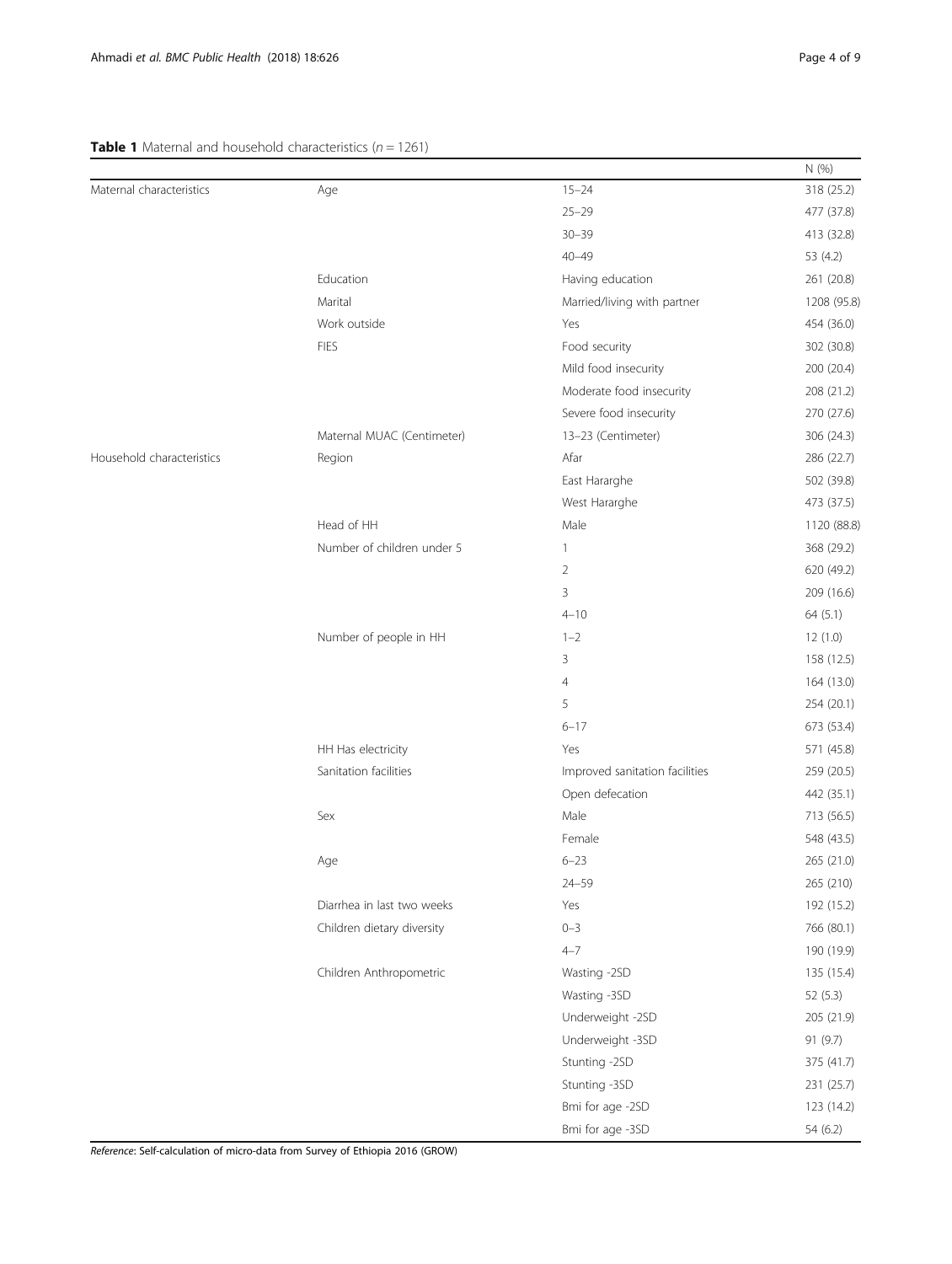<span id="page-4-0"></span>

|  |  | <b>Table 2</b> One-way Anova- and T-test analyses between anthropometric indicators and independent variables ( $n = 1005$ ) |  |  |  |  |
|--|--|------------------------------------------------------------------------------------------------------------------------------|--|--|--|--|
|  |  |                                                                                                                              |  |  |  |  |

|                                         |                |              | Wasting<br>(weight for height) | stunting<br>(height for age) | underweight<br>(weight for age) | BMI for age |
|-----------------------------------------|----------------|--------------|--------------------------------|------------------------------|---------------------------------|-------------|
| Sex of children                         | Female         | Mean         | 0.1484                         | $-1.0629$                    | $-0.5610$                       | 0.2111      |
|                                         |                | SD           | 1.8437                         | 2.2316                       | 1.6612                          | 1.8923      |
|                                         | Male           | Mean         | $-0.1650$                      | $-1.5870$                    | $-0.9580$                       | $-0.0181$   |
|                                         |                | SD           | $-0.2325$                      | 2.2905                       | 1.7326                          | 2.1102      |
|                                         |                | T-Test       | $**$                           | **                           | $***$                           | n.s         |
| Children age groups                     | $6 - 11$       | Mean         | $-0.2064$                      | $-0.5442$                    | $-0.7360$                       | $-0.2463$   |
|                                         |                | SD           | 2.2475                         | 2.5809                       | 1.9379                          | 2.2847      |
|                                         | $12 - 23$      | Mean         | 0.0963                         | $-1.6473$                    | $-0.6868$                       | 0.2940      |
|                                         |                | SD           | 1.9181                         | 2.2235                       | 1.7390                          | 1.9574      |
|                                         | $24 - 59$      | Mean         | $-0.2099$                      | $-1.5841$                    | $-1.0242$                       | $-0.0072$   |
|                                         |                | SD           | 1.6772                         | 1.9117                       | 1.4096                          | 1.8461      |
|                                         |                | Anova F-Test | n.s                            | $***$                        | $\ast$                          | $**$        |
| Children Diarrhea in the last two weeks | No             | Mean         | $-0.0518$                      | $-1.4115$                    | $-0.7895$                       | 0.0758      |
|                                         |                | SD           | 1.9372                         | 2.3108                       | 1.6909                          | 2.0274      |
|                                         | Yes            | Mean         | $-0.1919$                      | $-1.1421$                    | $-0.8469$                       | 0.0109      |
|                                         |                | SD           | 1.9416                         | 2.1070                       | 1.8231                          | 1.9541      |
|                                         |                | T-Test       | n.s                            | n.s                          | n.s                             | n.s         |
| Children dietary diversity              | $0 - 3$        | Mean         | $-0.0249$                      | $-1.3540$                    | $-0.7196$                       | 0.1132      |
|                                         |                | SD           | 1.9155                         | 2.2560                       | 1.6952                          | 2.0104      |
|                                         | $4 - 7$        | Mean         | $-0.1292$                      | $-1.2584$                    | $-0.8714$                       | $-0.0069$   |
|                                         |                | SD           | 1.9861                         | 2.3718                       | 1.6545                          | 1.9824      |
|                                         |                | T-Test       | n.s                            | n.s                          | n.s                             | n.s         |
| Open defecation                         | No             | Mean         | $-0.1344$                      | $-1.6229$                    | $-0.7763$                       | 0.2890      |
|                                         |                | SD           | 1.9714                         | 2.1786                       | 1.7479                          | 2.0103      |
|                                         | Yes            | Mean         | $-0.1408$                      | $-1.3276$                    | $-0.7327$                       | 0.0677      |
|                                         |                | SD           | 2.0227                         | 2.2673                       | 1.7080                          | 2.1490      |
|                                         |                | T-Test       | n.s                            | n.s                          | n.s                             | $**$        |
| Region                                  | Afar           | Mean         | $-0.7815$                      | $-1.0404$                    | $-1.1039$                       | $-0.7053$   |
|                                         |                | SD           | 1.8165                         | 2.3252                       | 1.5704                          | 1.9519      |
|                                         | East Hararghe  | Mean         | 0.1154                         | $-2.0501$                    | $-1.0630$                       | 0.3189      |
|                                         |                | SD           | 1.9477                         | 2.0433                       | 1.6684                          | 1.9991      |
|                                         | West Hararghe  | Mean         | 0.2112                         | $-0.8652$                    | $-0.3076$                       | 0.3257      |
|                                         |                | SD           | 1.9145                         | 2.3130                       | 1.7391                          | 1.97044     |
|                                         |                | Anova F-Test | $***$                          | ***                          | $***$                           | $***$       |
| Maternal education                      | No education   | Mean         | $-0.1355$                      | $-1.4260$                    | $-0.8693$                       | 0.0116      |
|                                         |                | SD           | 1.9710                         | 2.2208                       | 1.7637                          | 2.0353      |
|                                         | Have education | Mean         | 0.2331                         | $-1.1238$                    | $-0.4727$                       | 0.3394      |
|                                         |                | SD           | 1.8248                         | 2.4981                       | 1.4650                          | 1.9673      |
|                                         |                | T-Test       | $\ast$                         | n.s                          | $***$                           | $\ast$      |
| Maternal Muac (centimeter)              | $13 - 22$      | Mean         | $-0.5964$                      | $-1.4673$                    | $-1.3404$                       | $-0.4337$   |
|                                         |                | SD           | 1.8520                         | 2.2942                       | 1.6320                          | 1.9981      |
|                                         | $23 - 34$      | Mean         | 0.1342                         | $-1.3337$                    | $-0.6002$                       | 0.2668      |
|                                         |                | SD           | 1.9432                         | 2.2752                       | 1.7006                          | 2.0021      |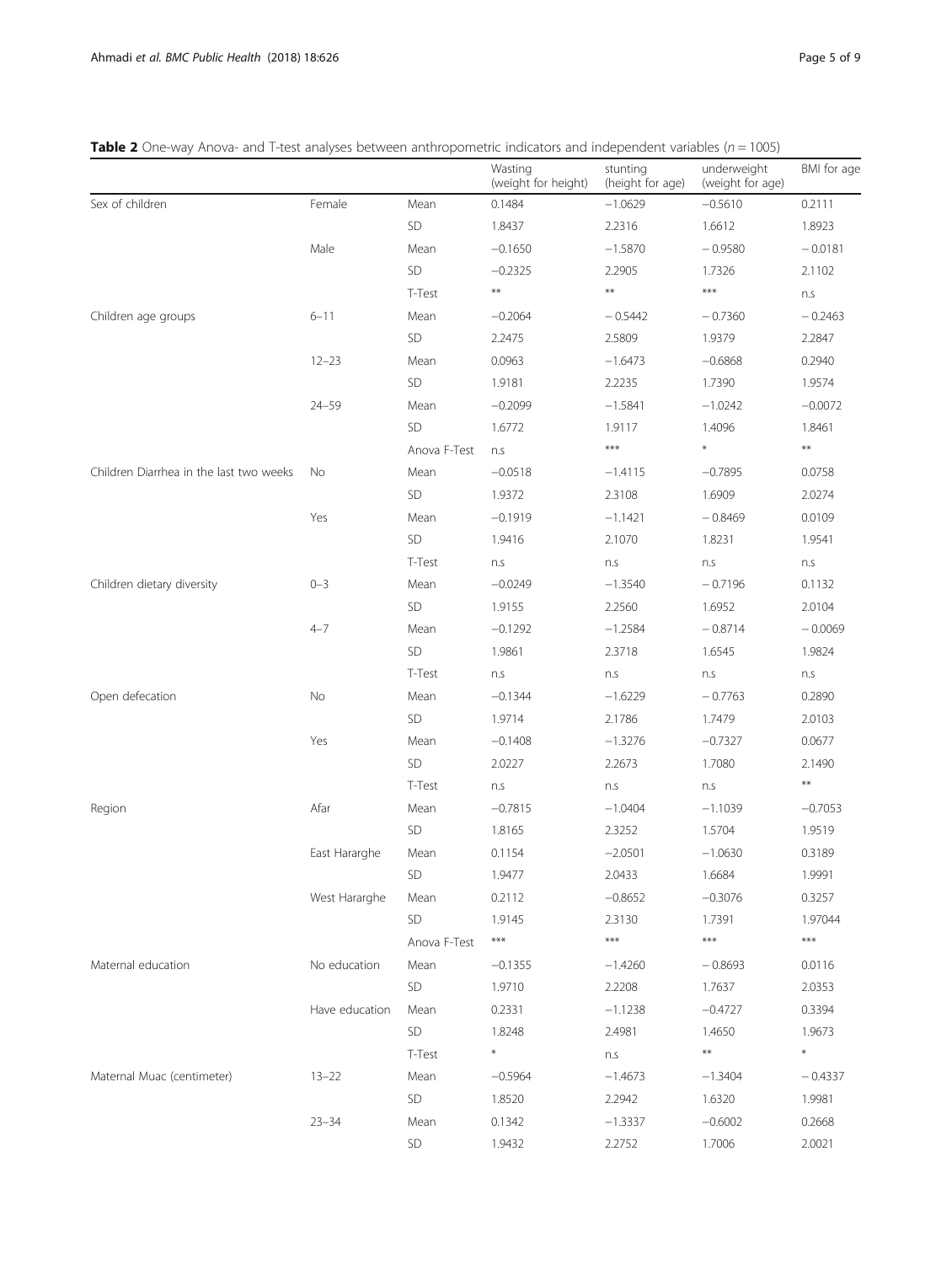<span id="page-5-0"></span>

| Table 2 One-way Anova- and T-test analyses between anthropometric indicators and independent variables (n = 1005) (Continued) |  |  |
|-------------------------------------------------------------------------------------------------------------------------------|--|--|
|                                                                                                                               |  |  |

|                            |         |           | Wasting<br>(weight for height) | stunting<br>(height for age) | underweight<br>(weight for age) | BMI for age |
|----------------------------|---------|-----------|--------------------------------|------------------------------|---------------------------------|-------------|
|                            |         | T-Test    | $***$                          | n.s                          | $***$                           | $***$       |
| Maternal dietary diversity | $0 - 3$ | Mean      | $-0.0711$                      | $-1.3899$                    | $-0.7905$                       | 0.0797      |
|                            |         | <b>SD</b> | 1.9593                         | 2.2551                       | 1.7291                          | 2.0500      |
|                            | $4 - 9$ | Mean      | $-0.0374$                      | $-1.3163$                    | $-0.7903$                       | 0.0762      |
|                            |         | <b>SD</b> | 1.9159                         | 2.3378                       | 1.6797                          | 1.9623      |
|                            |         | T-Test    | n.S                            | n.S                          | n.s                             | n.s         |
|                            |         |           |                                |                              |                                 |             |

Chi-square significance:  $* = p < 0.05$ ;  $** = p < 0.01$ ;  $*** = p < 0.001$ ; n. s. not significant at the threshold of 0.05; n.s Non significant

Source: Self-calculation of micro-data from Survey of Ethiopia 2016 (GROW)

 $= 0.004$ ), and region of living (0.141;  $P = 0.000$ ) remained significantly associated with prevalence of wasting. Further, sex  $(-0.126; P = 0.001)$ , age  $(-0.128; P = 0.001)$ , diarrhea in the last two weeks  $(0.081; P = 0.034)$ , open defecation (0.103;  $P = 0.006$ ), and maternal education (0.092;  $P = 0.015$ ) contributed to the level of stunting. Results for BMI-for-age indicated that sex (− 0.074;  $P = 0.043$ ), age  $(-0.084; P = 0.021)$ , open defecation (0.100;  $P = 0.006$ ), maternal education (0.100;  $P = 0$ . 006), and MUAC (0.136;  $P = 0.000$ ) remained significant. Also, maternal MUAC  $(0.091; P = 0.020)$  and region of living  $(0.150; P = 0.000)$  were significantly associated with BMI-for-age. It is conclusive that girls had better anthropometric statuses comparing to their male counterparts. Also, open defecation was negatively associated with children's anthropometric status, indicating that open defecation directly contributes to degrading statuses. Children living in the Afar region had the poorest nutritional status, relatively in this study. Furthermore, mothers with better MUAC and higher education level had children with better nutritional statuses.

## Discussion

More than one-quarter of Ethiopian sub-regions are in nutritional crises. So, the purpose of this study was to assess the factors associated with the anthropometric indications in Ethiopian children.

Boys had a higher prevalence of wasting, stunting, and underweight when compared to girls; no significant differences in the prevalence of low BMI-for-age were seen between sexes. These findings are corroborated by literature, demonstrating that boys are at higher risk of preterm birth [[27\]](#page-8-0) and exposure to environmental stress (repeated infections, and increased exposure to toxins and air pollutants)  $[28]$  $[28]$ . These factors potentially influence height and weight, and seems to explain the difference in anthropometric indicators between boys and girls.

While no differences were found in the prevalence of wasting between children age groups, significant differences were seen for the prevalence of stunting, underweight, and low BMI-for-age. Children of 12–59 months showed the highest risk of stunting amongst other groups. A 2016 study conducted by Gebreyesus and

|  |  | Table 3 Linear regression analyses between anthropometric indicators and independent variables (n = 1005) |  |  |
|--|--|-----------------------------------------------------------------------------------------------------------|--|--|
|  |  |                                                                                                           |  |  |

|             |                            | Wasting <sup>a</sup><br>(weight for height) |                  | stuntingb<br>(height for age) |                  | underweight <sup>c</sup><br>(weight for age) |                  | BMI <sup>d</sup> for age |                 |
|-------------|----------------------------|---------------------------------------------|------------------|-------------------------------|------------------|----------------------------------------------|------------------|--------------------------|-----------------|
|             |                            | Beta                                        | L-H bound        | Beta                          | L-H bound        | Beta                                         | L-H bound        | Beta                     | L-H bound       |
| Independent | Sex of children            | $-0.114$                                    | $-0.782, -0.151$ | $-0.126$                      | $-0.936 - 0.243$ | $-0.074$                                     | $-0.530 - 0.008$ | $-0.071$                 | $-0.627, 0.022$ |
| variables   | Age of children            | $-0.036$                                    | $-0.020.0.007$   | $-0.128$                      | $-0.042,-0.011$  | $-0.084$                                     | $-0.025,-0.002$  | $-0.041$                 | $-0.022, 0.007$ |
|             | Diarrhea in last two weeks | $-0.034$                                    | $-0.629.0.241$   | 0.081                         | 0.038.0.975      | $-0.029$                                     | $-0.501.0.217$   | $-0.019$                 | $-0.568, 0.345$ |
|             | Open defecation            | 0.007                                       | $-0.116, 0.138$  | 0.103                         | 0.055,0.332      | 0.100                                        | 0.042,0.257      | $-0.006$                 | $-0.143,0.121$  |
|             | Region                     | 0.141                                       | 0.548-.1.840     | $-0.064$                      | $-1.349,0.099$   | 0.061                                        | $-0.087,1.037$   | 0.150                    | 0.647,1.989     |
|             | Maternal education         | 0.045                                       | $-0.150.0.585$   | 0.092                         | 0.095.0.897      | 0.100                                        | 0.120,0.729      | 0.054                    | $-0.1100.641$   |
|             | Maternal MUAC              | 0.113                                       | 0.189.0.985      | 0.057                         | $-0.106.0.794$   | 0.136                                        | 0.305,0.983      | 0.091                    | 0.077.0.895     |
|             | Women's dietary diversity  | $-0.040$                                    | $-0.516.0.166$   | 0.032                         | $-0.216.0.534$   | $-0.031$                                     | $-0.402.0.161$   | $-0.051$                 | $-0.578.0.122$  |

Children's dietary diversity was removed from the model due to collinearity with women's dietary diversity<br><sup>a</sup> Model summary (R = 0.240; R<sup>2</sup> = 0.057; adjusted R square = 0.046; Std. Error of the estimate = 1.973; Durbin

<sup>b</sup>Model summary (R = 0.247; R<sup>2</sup> = 0.061; adjusted R square = 0.050; Std. Error of the estimate = 2.242; Durbin Watson = 1.681)

 $^{\circ}$ Model summary (R = 0.234; R<sup>2</sup> = 0.055; adjusted R square = 0.044; Std. Error of the estimate = 1.745; Durbin Watson = 1.740)

 $^{\text{d}}$ Model summary (R = 0.217; R<sup>2</sup> = 0.047; adjusted R square = 0.035; Std. Error of the estimate = 2.050; Durbin Watson = 1.675) Source: Self-calculation of micro-data from Survey of Ethiopia 2016 (GROW)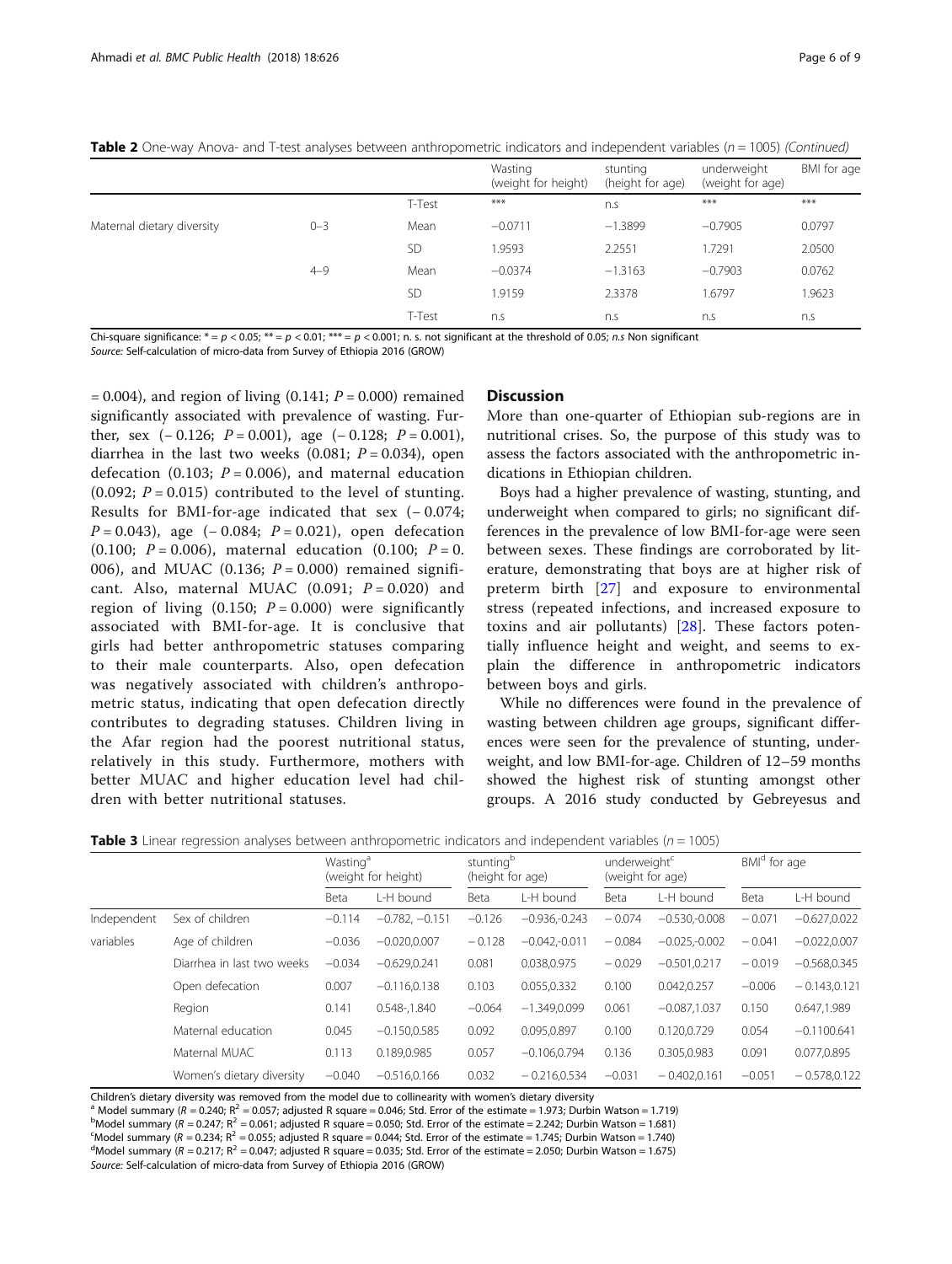colleagues [[29\]](#page-8-0) found similar trends, with older children demonstrating a higher risk of stunting than younger children. Conversely, this study found the youngest age group had the highest risk of low BMI-for-age. Limited studies explaining this trend are available, thus this study emphasizes the importance of findings explaining the complex nature of stunting and low BMI-for-age.

In terms of children diarrhea, neither children with diarrhea nor those without showed statistical association to the prevalence of stunting, wasting, underweight, and BMI-for-age. A study in rural Rwanda found similar results, the risks of stunting and wasting in children with diarrhea were not significantly different than their counterparts [[30\]](#page-8-0). While diarrhea is a contributing factor to undernutrition, it alone does not fully explain stunting, wasting, undernutrition, and BMIfor-age, particularly when the reference period is relatively short (14 days) [[31\]](#page-8-0).

No significant differences in the risks of stunting, wasting, undernutrition, and BMI-for-age were seen amongst children with low and high dietary diversity scores. A 2013 study conducted by Ali and colleagues in Ethiopia, Vietnam, and Bangladesh [[32\]](#page-8-0) also found no representing association between child dietary diversity and anthropometric indicators; meaning that child dietary diversity is unlikely to have a large enough influence on nutrition to impact anthropometric indicators.

Children who defecated in the open had a significantly higher risk of having low BMI-for-age, but no significant differences when considering risks of wasting, stunting, or undernutrition. While this research only found significant associations between BMI-for-age and open defecation, it is complimented by previous researches in developing countries which found defecation in the open posing as threats for child linear growth [\[33](#page-8-0)]. The mechanisms behind this were attributed to diminished appetite, impaired nutrient absorption, and increased nutrient losses due to diarrhea [[34\]](#page-8-0). Regional differences in the risks of stunting, wasting, undernutrition, and low BMI-for-age were presented in the previous section; children living in West Hararghe had the lowest risks of all four indicators when compared to those in Afar and East Hararghe. The poorest nutritional status of the children living in the Afar region may be reflective of the political disregard and poor living standards in the region [[35](#page-8-0)].

Children with mothers who had no formal education had a higher risk of wasting, underweight, and low BMIfor-age, but not stunting. While some studies have found maternal education to be associated with all anthropometric indicators [\[36\]](#page-8-0), others have found maternal education to be associated with only some anthropometric indicators. A study conducted in Ghana demonstrated the association between maternal knowledge and the

child's long-term wellbeing (height-for-age), but not with underweight [[37\]](#page-8-0). The relationship between maternal education and anthropometric indicators may affect a child differently long-term and during an acute illness, explaining the fluctuations seemed in the child's growth indicators.

Similar to education, maternal MUAC was significantly associated with child wasting, underweight, and low BMI-for-age, but not stunting. A recent study demonstrated that beyond maternal weight as a predictor of child nutrition status, the mother's vitamin and mineral status also play a role. The study found that mothers lacking certain nutrients in their breastmilk were likely to have children who were stunted. Conversely, mothers with no deficiencies of nutrients in their breastmilk did not have children that were significantly more stunted [[38\]](#page-8-0). Since MUAC is an indicator of malnutrition that does not take into account specific nutrient deficiency, this may explain why maternal MUAC does not have the same effect on all the child anthropometric indicators. Maternal dietary diversity, much like the child's dietary diversity, was not found to be significantly associated with any of the child's anthropometric indicators.

In this study, analyses were carried out to explore the determinants of malnutrition that are profoundly related to child mortality in Ethiopia. The superior nutritional statues of girls under the same household conditions warrant further investigations. As confirmed in this study, stunting, wasting, undernutrition, and low BMIfor-age remains alarming in Ethiopia. Highlighting the factors influencing child undernutrition will help inform future policies and programs designed to approach this major problem in Ethiopia.

#### Limitations

Due to the cross-sectional nature of this study, the direction of associations cannot be firmly established. Additionally, constrained by the short reference period for diarrhea, the long-term association between diarrhea and child nutrition may not be representative. Lastly, it is suggested that future research is to focus on the influence of interactions between independent variables on the child anthropometric indicators.

## Conclusion

This study found that maternal and children's characteristics influence the anthropometric indicators. Results showed that child's sex, age, region, open defecation, and maternal MUAC significantly increases the risk of wasting, stunting, undernutrition, and/or BMI-for-age. Importantly, maternal dietary diversity was not significant amongst other determinants of children's anthropometric statues. Given the numerous child anthropometric indicators available, this study highlights the influence of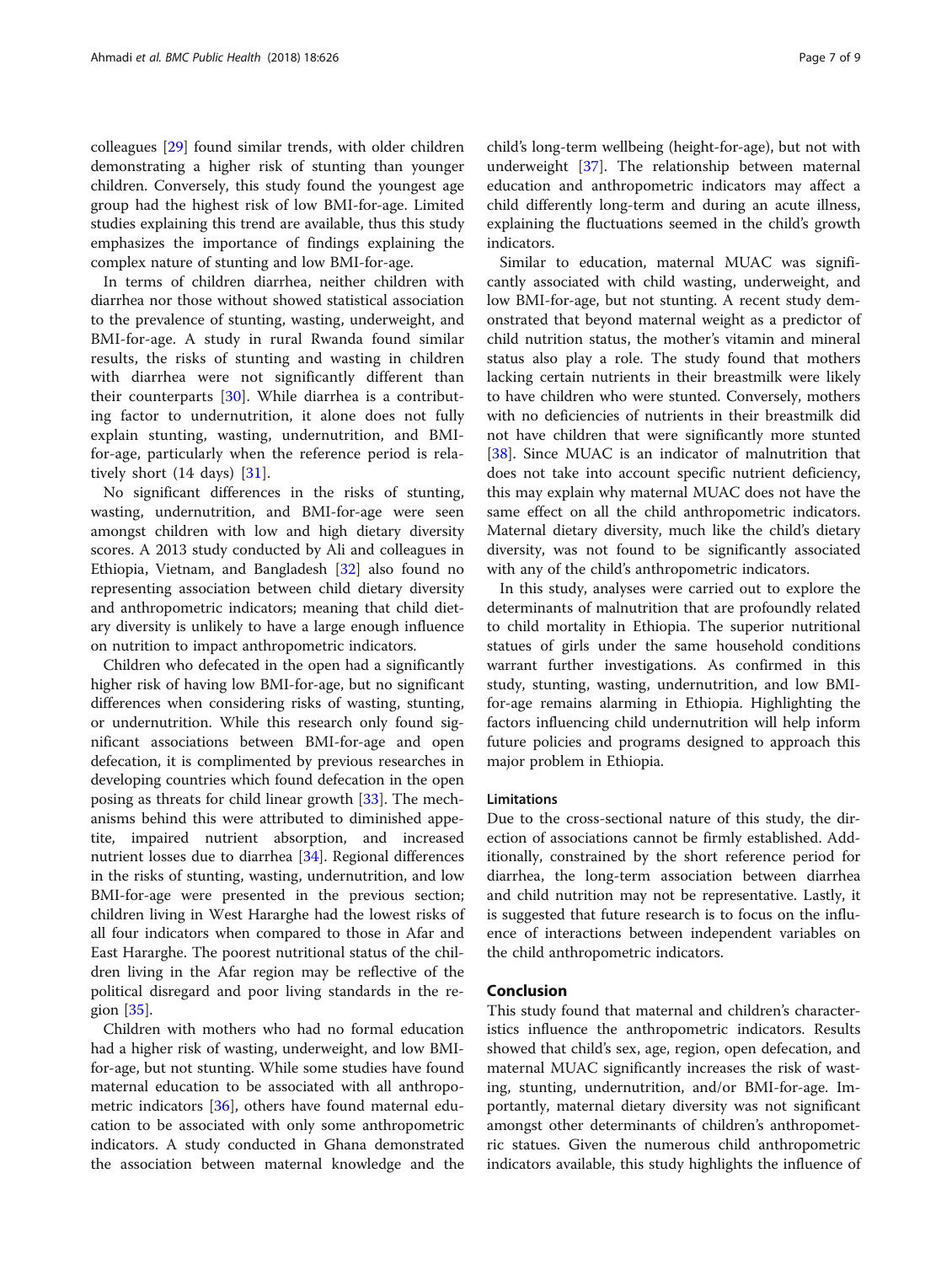<span id="page-7-0"></span>Table 4 Test of data normality

|             | Kolmogorov-Smirnov |     |       | Shaprio-Wilk      |     |       |  |
|-------------|--------------------|-----|-------|-------------------|-----|-------|--|
|             | Stataitics         | df  | sig   | <b>Stataitics</b> | df  | sig   |  |
| Wasting     | 0.020              | 917 | 0.200 | 0.996             | 917 | 0.009 |  |
| Stunting    | 0.033              | 917 | 0021  | 0.987             | 917 | 0.000 |  |
| Underweight | 0.026              | 917 | 0.143 | 0.998             | 917 | 0.213 |  |
| <b>BMI</b>  | 0.020              | 917 | 0.200 | 0.996             | 917 | 0.023 |  |

Source: Self-calculation of micro-data from Survey of Ethiopia 2016 (GROW)

controlling variables such as, sex, age, and region used for nutritional status in our study. Thus, caution must be used when interpreting research using single indicators to draw conclusions on child nutrition status.

## **Endnotes**

 $1$ In the regression analyses, age was used in a scale level. <sup>2</sup>

<sup>2</sup>This question was used: Do any of your household members defecate in the bush/field? With yes and no answers.

<sup>3</sup>Although this indicator is recommended for children under 24 months, children up to 59 were added in the analyses. <sup>4</sup>

<sup>4</sup>Normality of data was analyzed using SPSS (V.24). Table of data normality presented in Table 4.

#### Acknowledgements

Authors of this manuscript thank the colleagues from CARE Canada, Global Affairs Canada, Ningyuan Wang (summer intern) and McGill Institute for Global Food Security.

#### Funding

This manuscript is based on the funding provided by Global Affairs Canada through CARE Canada.

#### Availability of data and materials

The data is available in the Global Affairs Canada, CARE Canada and McGill Institute for Global Food Security just for members of project and it is not available for public access.

#### Authors' contributions

DA contributed substantially in data analyses and drafting the manuscript. AS and NE reviewed literature and wrote the introduction part. EA contributed substantially to the interpretation of the results and discussion. HM and PC contributed to the discussion partly and conclusion and they also gave final approval of the final version of the manuscript. All authors read and approved the final manuscript.

#### Ethics approval and consent to participate

Ethical clearance was obtained from the McGill University IRB review board and the Oromia Health Bureau in Ethiopia'. Government sector offices at Zonal and Woreda level were officially communicated prior to data collection. Up on arrival at field, enumerators informed Kebele leaders about the purpose, content and sampling methods of the study. Study participants were informed about the purpose of the baseline study and how the results will be used. They are clearly informed about their right to refuse to take part, terminate the interview at any point or not answering any question. Using a standard consent form provided by CARE, consent (99.8% verbal) was received from each study participant before each interview. For anthropometric measurement, consent was received from the mother/ caregiver before measuring weight and height/length of a child. Interviews and were conducted at household level in settings that ensure privacy.

#### Competing interests

The authors declare that they have no competing interests.

## Publisher's Note

Springer Nature remains neutral with regard to jurisdictional claims in published maps and institutional affiliations.

#### Author details

<sup>1</sup>McGill Institute for Global Food Security, Macdonald Campus, 21111 Lakeshore Road, Ste-Anne-de-Bellevue, QC H9X 3V9, Canada. <sup>2</sup>Master student in School of Dietetics and Human Nutrition in McGill University, Montreal, Canada.

#### Received: 26 April 2017 Accepted: 1 February 2018 Published online: 15 May 2018

#### References

- 1. Unicef (2015) improving child nutrition: the achievable imperative for global progress. 2013. ISBN: 978-92-806-4686-3.
- 2. Aguayo V, Badgaiyan N, Dzed L. Determinants of child wasting in Bhutan. Insights from nationally representative data. Public Health Nutr. 2017;20(2):  $1 - 10$
- 3. Black R, Victora C, Walker S, et al. Maternal and child undernutrition and overweight in low-income and middle-income countries. Lancet. 2013; 382(9890):427–51.
- 4. Paul CM, Mythili G, Paul VV, et al. A cross-sectional study on the prevalence of acute and chronic malnutrition among children in the under-five children in a Chennai based population. Glob J For Res Anal. 2017;5(11):76–8.
- 5. Akinbami L, Kit B, Carroll M, et al. Trends in anthropometric measures among US children 6 to 23 months, 1976–2014. Pediatrics. 2017;139(3): e20163374.
- 6. WHO (2012) Nutrition landscape information system (NLIS) country profile indicators: interpretation guide.
- 7. Onis M, Branca F. Childhood stunting: a global perspective. Mater Child Nutr. 2016;12(S1):12–26.
- 8. Candler T, Costa S, Heys M, et al. Prevalence of thinness in adolescent girls in low-and middle-income countries and associations with wealth, food security, and inequality. J Adolesc Health. 2017;60(4):447–54.
- FAO (2016) Ethiopia: situation report-February 2016. Retrieved from: [http://](http://www.fao.org/fileadmin/user_upload/emergencies/docs/FAO%20Ethiopia_El%20Nino%20Situation%20Report_February%202016.pdf) [www.fao.org/fileadmin/user\\_upload/emergencies/docs/FAO%20Ethiopia\\_](http://www.fao.org/fileadmin/user_upload/emergencies/docs/FAO%20Ethiopia_El%20Nino%20Situation%20Report_February%202016.pdf) [El%20Nino%20Situation%20Report\\_February%202016.pdf](http://www.fao.org/fileadmin/user_upload/emergencies/docs/FAO%20Ethiopia_El%20Nino%20Situation%20Report_February%202016.pdf).
- 10. Unicef (2016) ETHIOPIA humanitarian situation report #4. Retrieved from: [https://www.unicef.org/ethiopia/UNICEF\\_Ethiopia\\_CO\\_Humanitarian\\_Sitrep\\_](https://www.unicef.org/ethiopia/UNICEF_Ethiopia_CO_Humanitarian_Sitrep_April_2016.pdf) [April\\_2016.pdf.](https://www.unicef.org/ethiopia/UNICEF_Ethiopia_CO_Humanitarian_Sitrep_April_2016.pdf)
- 11. Getahun Z, Urga K, Ganebo T, et al. Review of the status of malnutrition and trends in Ethiopia. Ethiop J Health Dev. 2017;15(2):1–25.
- 12. WFP (2013) The cost of hunger in Ethiopia: implications for the growth and transformation of Ethiopia. Reterieved from: [http://reliefweb.int/sites/](http://reliefweb.int/sites/reliefweb.int/files/resources/FINAL%20Ethiopia%20-%20COHA%20Summary%20Report%20June%2028.pdf) [reliefweb.int/files/resources/FINAL%20Ethiopia%20-](http://reliefweb.int/sites/reliefweb.int/files/resources/FINAL%20Ethiopia%20-%20COHA%20Summary%20Report%20June%2028.pdf) [%20COHA%20Summary%20Report%20June%2028.pdf](http://reliefweb.int/sites/reliefweb.int/files/resources/FINAL%20Ethiopia%20-%20COHA%20Summary%20Report%20June%2028.pdf).
- 13. Rice A, Sacco L, Hyder A, et al. Malnutrition as an underlying cause of childhood deaths associated with infectious diseases in developing countries. Bull World Health Organ. 2000;78(10):1207–21.
- 14. Teshome B, Kogi-Makau W, Getahun Z, et al. Magnitude and determinants of stunting in children underfive years of age in food surplus region of Ethiopia: the case of west gojam zone. Ethiop J Health Dev. 2009;23(2):98–106.
- 15. Arimond M, Ruel M. Dietary diversity is associated with child nutritional status: evidence from 11 demographic and health surveys. J Nutr. 2004; 134(10):2579–85.
- 16. USAID (2012) Maternal dietary diversity and the implications for children's diets in the context of food security. Retrieved from: [http://iycn.wpengine.](http://iycn.wpengine.netdna-cdn.com/files/IYCN_Brief_Maternal_Dietary_Diversity0112.pdf) [netdna-cdn.com/files/IYCN\\_Brief\\_Maternal\\_Dietary\\_Diversity0112.pdf.](http://iycn.wpengine.netdna-cdn.com/files/IYCN_Brief_Maternal_Dietary_Diversity0112.pdf)
- 17. Eshete H, Abebe Y, Loha E, et al. Nutritional status and effect of maternal employment among children aged 6–59 months in Wolayta Sodo town, southern Ethiopia: a cross-sectional study. Ethiop J Health Sci. 2017;27(2): 155–62.
- 18. Alemu Z, Ahmed A, Yalew A, et al. Individual and community level factors with a significant role in determining child height-for-age Z score in east